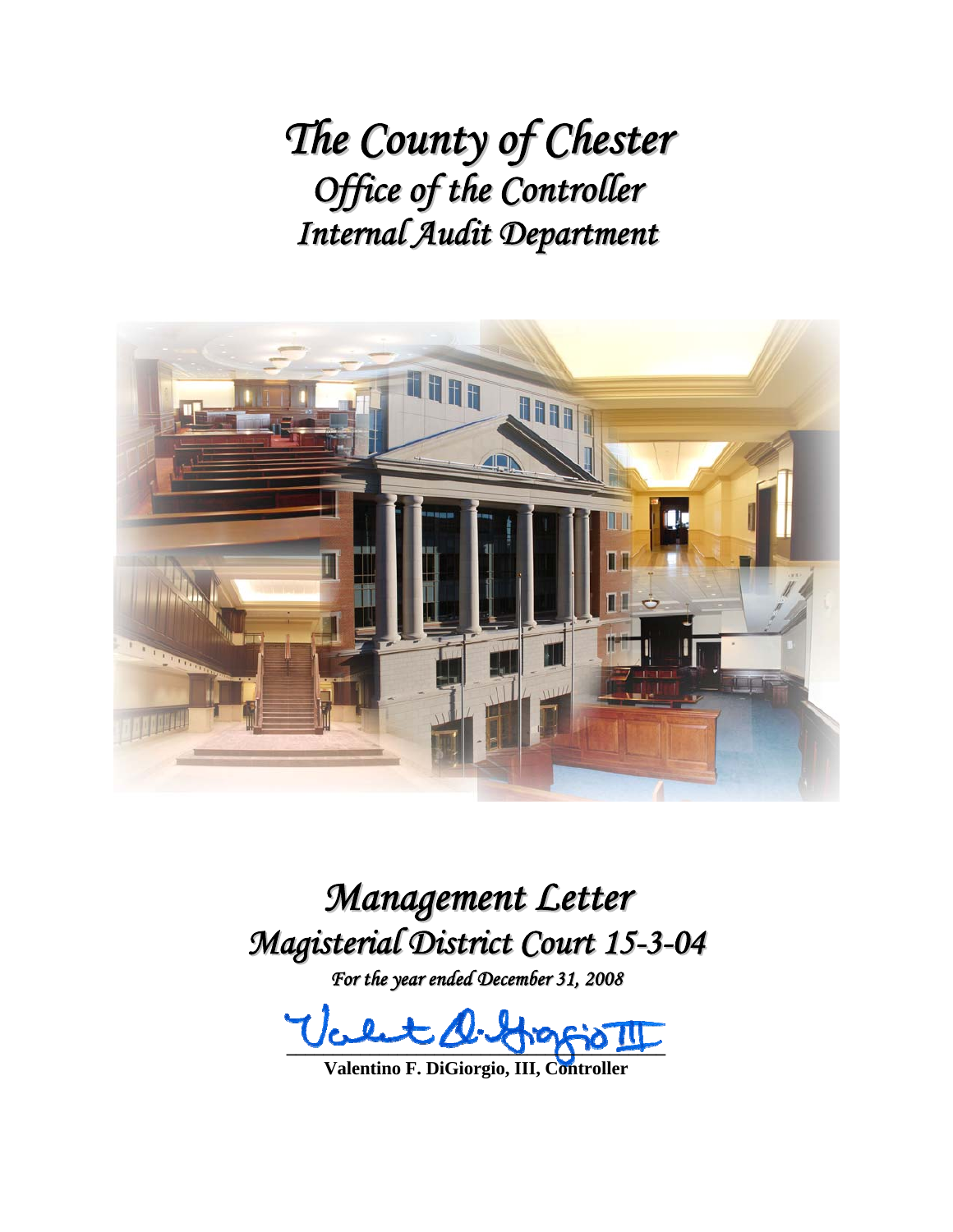## **To: Magisterial District Judge Daniel Maisano**

#### *Introduction*

On November 24, 2009, Internal Audit completed an audit of Magisterial District Court 15-3-04 (*District Court*). Gretchen W. Sohn, CIA, was the auditor-in-charge. Internal Audit is required by the Pennsylvania County Code to review district courts annually to ensure compliance with policies and procedures mandated by the Administrative Office of Pennsylvania Courts and/or District Justice Administration and to assess their overall internal control structure. The scope of our audit included a review of the following:

- Cash and Petty Cash
- Undisbursed Funds
- Cash Receipts
- Manual Receipts
- Cash Disbursements
- Voided Transactions
- Overall Compliance.

We conducted our audit in accordance with generally accepted auditing standards and standards applicable to financial audits contained in *Government Auditing Standards* published by the Comptroller of the United States. We have also issued our Independent Auditor's Report on Compliance and Internal Control over Financial Reporting concurrent with this Management Letter. Disclosures and other information in that Report (also dated November 24, 2009) should be considered in conjunction with this Management Letter.

#### *Executive Summary*

The management and staff of the *District Court* are, in all material respects, in compliance with policies and procedures set forth by the Administrative Office of Pennsylvania Courts and directives imposed by District Justice Administration. Minor findings involving internal control and compliance are included within this Management Letter. There were no significant internal control weaknesses identified. Based on Internal Audit's testing and observations, it is our opinion that these deficiencies are not the result of negligence or deliberate misconduct, but are instead the consequence of one or more of the following:

- Oversights
- Human error.

We would like to thank the management and staff of the *District Court* for their cooperation and assistance during the course of this audit. We have provided herein a copy of our "Audit Findings" and "Recommendations" for your review and comment.

Please feel free to contact our office at (610) 344-6797 should you have any questions or concerns.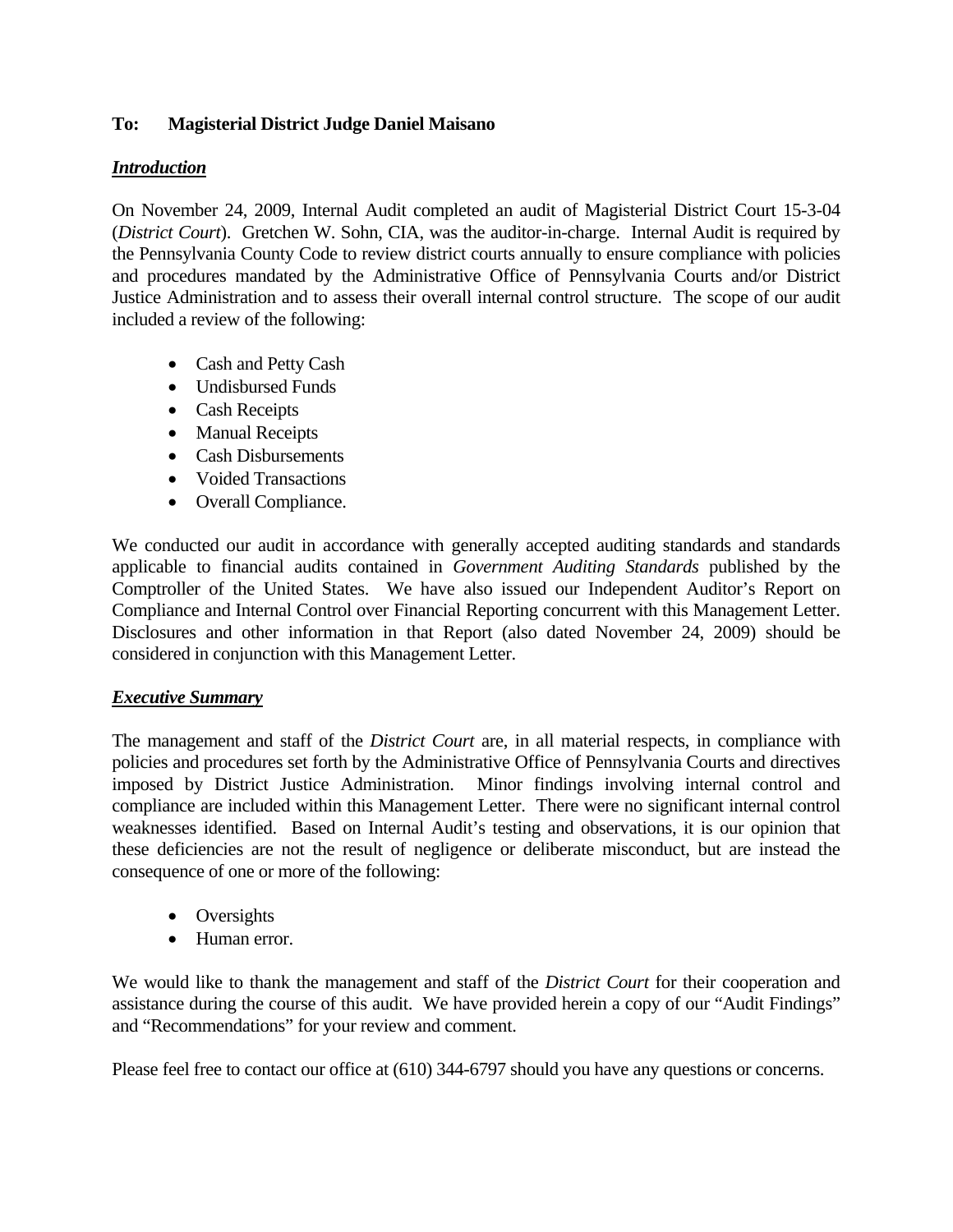## **MAGISTERIAL DISTRICT COURT 15-3-04**

## **FINDINGS AND RECOMMENDATIONS**

## **FOR THE YEAR ENDED DECEMBER 31, 2008**

## **I. INTERNAL CONTROL FINDINGS AND RECOMMENDATIONS**

### RECONCILIATION/RECORDKEEPING

#### Finding 1: Cash Adjustments

Internal Audit noted the following:

- In 3 instances, the appropriate debit/credit adjustments were processed because of differences between book and bank deposit amounts. After each occurrence, the bank was notified to reverse these items, but to date, the bank has not reversed their entries and the *District Court* has not continued follow-up procedures.
- In 1 instance, a debit adjustment was processed in August, 2008 for bank charges for credit card supplies in July, 2008. However, to date, reimbursement from the County has not been requested by the *District Court*.
- In 1 instance, the bank accepted the "written amount" of a check whereas the *District Court* had processed the receipt for the numeric amount resulting in a necessary 9¢ debit adjustment on the *District Court's* books. The receipt should have been voided and reprocessed for the "written amount". Nothing was done to correct the item until 9/9/09 when the *District Court* made a 9¢ special deposit and a corresponding credit adjustment.

#### Recommendation

Internal Audit recommends that the *District Court* exercise greater care when processing cash adjustments. Every debit adjustment requires a subsequent credit adjustment and vise-versa. Corrective action must be taken as soon as discrepancies between book and bank deposits occur. Continuous follow-up is required until the items are corrected and the *District Court* can process the appropriate debit/credit adjustment.

#### *Auditee Response*

*District Court management concurs with the findings and recommendation.*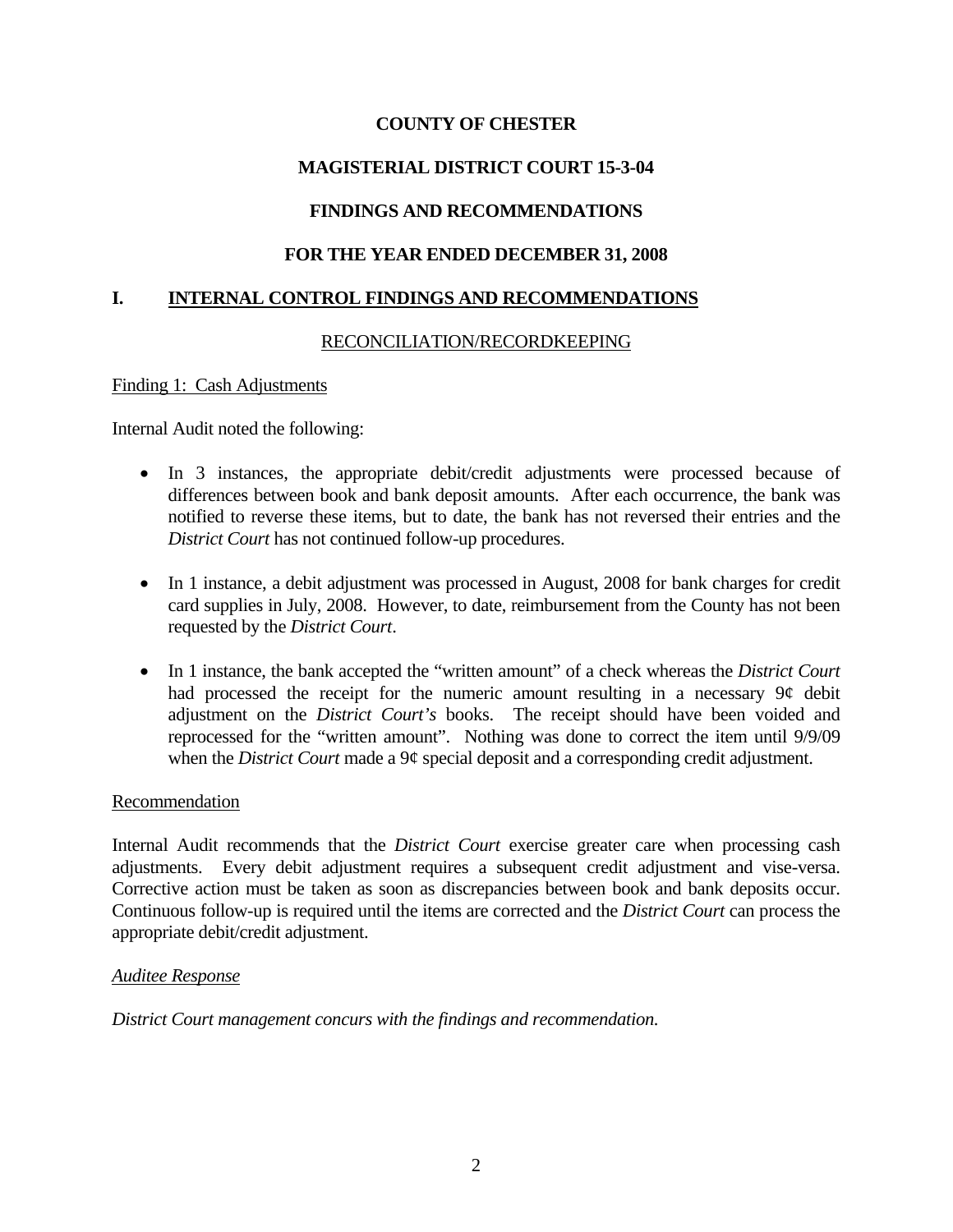## **MAGISTERIAL DISTRICT COURT 15-3-04**

## **FINDINGS AND RECOMMENDATIONS**

### **FOR THE YEAR ENDED DECEMBER 31, 2008**

## **II. COMPLIANCE WITH POLICIES AND PROCEDURES**

In order to test compliance with all applicable policies, procedures, and regulations, Internal Audit selected a statistical sample of 25 case files out of a total population of 5,347 case files created in 2008. In addition, we performed other related tests of cash receipts, cash disbursements, manual receipts, undisbursed funds, and voided transactions. Sample size for the tested areas was determined through a risk assessment analysis based on the results of the *District Court's* prior year audit and current year case load. We believe the results of our tests are representative of the entire population on the basis of accepted audit sampling principles.

#### Finding 1: Stale-dated Checks

Internal Audit noted that stale-dated checks are not being escheated/voided in a timely manner.

#### Recommendation

Internal Audit recommends that the *District Court* staff adhere to the stale-dated check procedures as outlined in the District Judge Automated Office Clerical Procedures Manual.

#### *Auditee Response*

*District Court management concurs with the finding and recommendation.* 

#### Finding 2: Cash Receipts

Internal Audit noted the following:

• In 1 instance, a deposit was not made within 1 business day of the receipt.

#### Recommendation

Internal Audit recommends that the *District Court* staff exercise greater care to ensure that daily deposits are made within 1 business day of receipting the funds.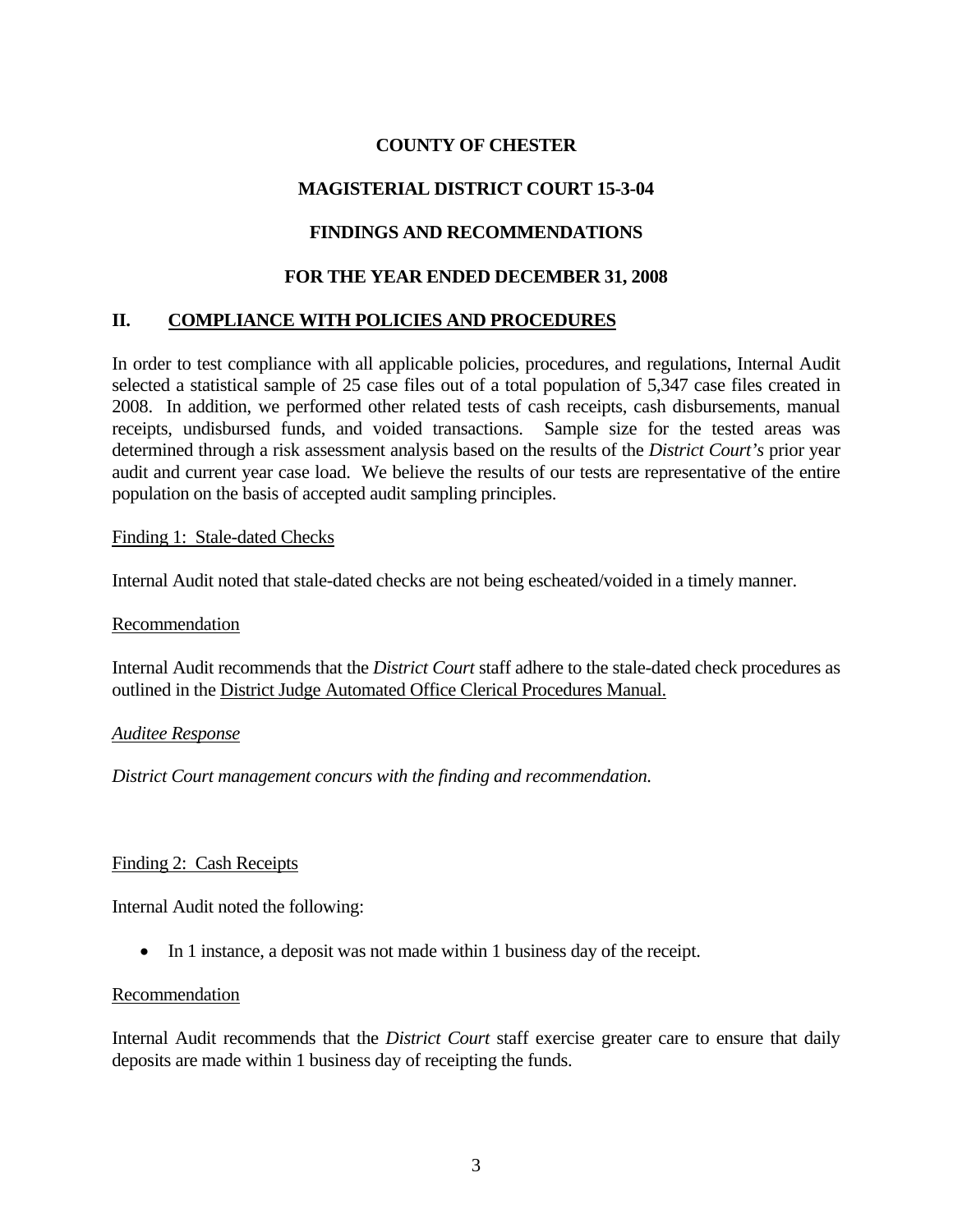## **MAGISTERIAL DISTRICT COURT 15-3-04**

## **FINDINGS AND RECOMMENDATIONS**

### **FOR THE YEAR ENDED DECEMBER 31, 2008**

## **II. COMPLIANCE WITH POLICIES AND PROCEDURES**

Finding 2: Cash Receipts (continued)

#### *Auditee Response*

*District Court management concurs with the finding and recommendation.* 

#### Finding 3: Overall Compliance

Internal Audit noted the following:

• In 1 instance, a defendant was released for a criminal hearing and then recommitted, but no constable cost sheets are attached to the case file.

#### Recommendation

Internal Audit recommends that the *District Court* staff exercise greater care to ensure that constable cost sheets are attached to the appropriate case file when their services are utilized.

#### *Auditee Response*

*District Court management concurs with the findings and recommendations.*